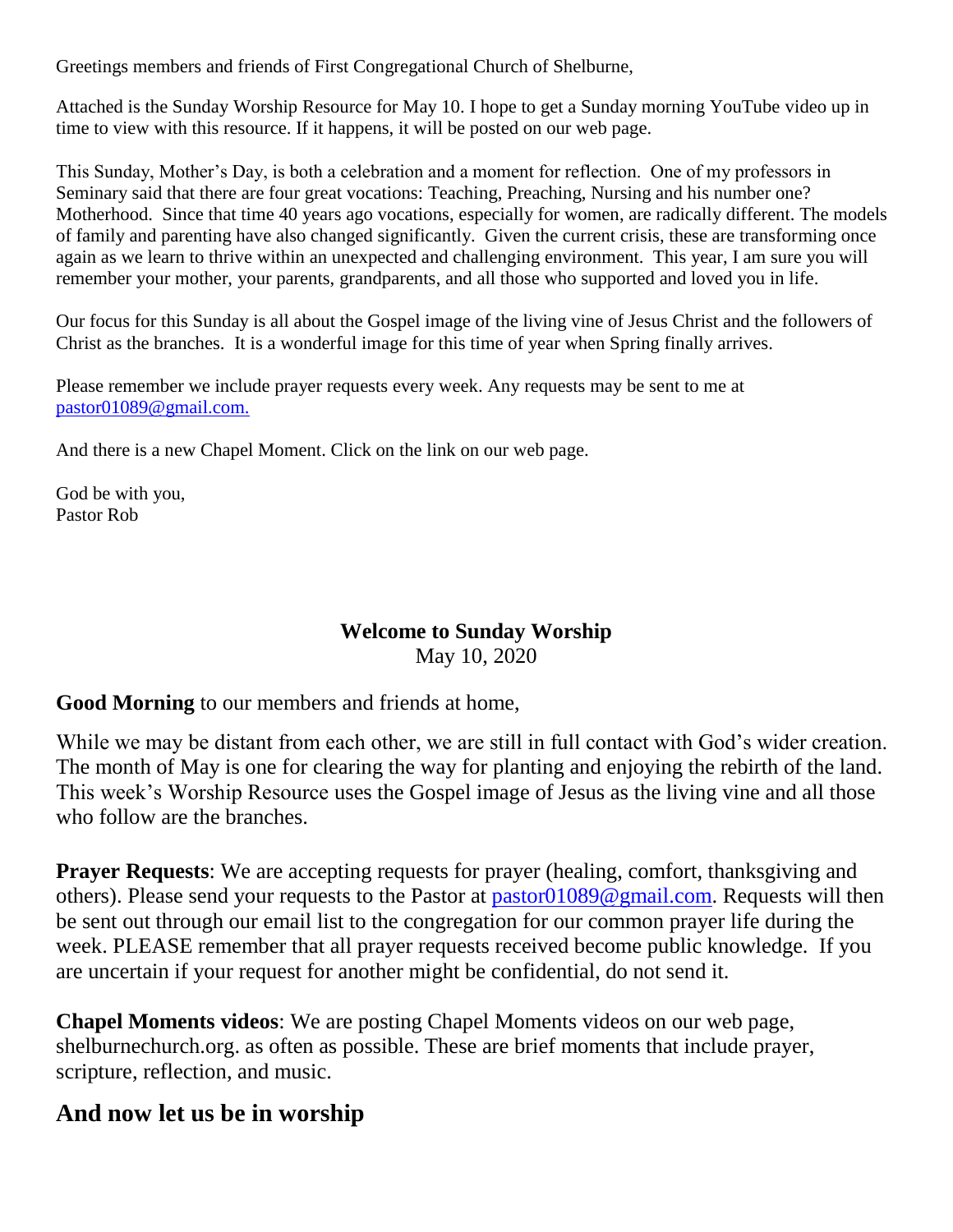## **A Call to Worship**

From the ends of the earth, God calls us together; the rich and the poor, the joyful and those filled with sorrow, the loved and the unloved, all are gathered in the one household of God's kingdom. Let us praise the Lord.

# **Morning Prayer & Lord's Prayer**

O God, creator of all, the sun and the stars, the mountains and valleys, we your children, come to you offering our thanks and seeking your presence and your healing. Be among us this morning as we greet this new day and this new week. Hold us close as we live and grow in Christ, our Savior and Redeemer, who taught us to pray together saying… *Our Father, who art in heaven, hallowed be thy name. Thy kingdom come, thy will be done, on earth as it is in heaven. Give us this day our daily bread and forgive us our debts as we forgive our debtors. And lead us not into temptation but deliver us from evil. For thine is the kingdom and the power and the glory forever. Amen.*

## **Prayers of the People**

You may wish to add your own prayers for healing, prayers of thanksgiving, prayers for comfort and others during our time of meditation. This morning's prayers are a collection of four prayers in honor of Mother's Day. Two are by Teresa of Calcutta, known to us as Mother Teresa and two prayers are from Margaret Cropper. There are notes concerning these two women and their prayers following the order of service.

## **Let us come to God in prayer.**

Dearest Lord, may I see you today and every day in the those who are sick and while nursing them, minister to you. Though you hide yourself behind the unattractive disguise of the irritable, the exacting, the unreasonable, may I still recognize you and say, "Jesus, how sweet it is to serve you." Sweetest Lord make me appreciative of the dignity of my high vocation and its many responsibilities. Never permit me to disgrace it by giving way to coldness, unkindness, or impatience. Lord, increase my faith, bless my efforts and work, now and for evermore.

O God, the parent of all, you ask every one of us to spread love where the poor are humiliated, joy where the church is brought low and reconciliation where people are divided; father against son, mother against daughter, husband against wife, believers against those who cannot believe, Christians against their unloved fellow Christians. You open this way for us, so that the wounded body of Christ, your church, may be the leaven of communion for the poor of the earth and in the whole human family. Amen

Lord, let me be with you, wherever you are crucified today, wherever the will of man crosses the will of God: for being God and man, you are stretched out on the cross of God's purpose, and our rebellion. Where the will to use armed force crosses God's will for peace, where lying and corruption cross God's will for truth, where greed and possessiveness cross the use of God's plenty, where we live not for others but for ourselves, where ugliness and disease cross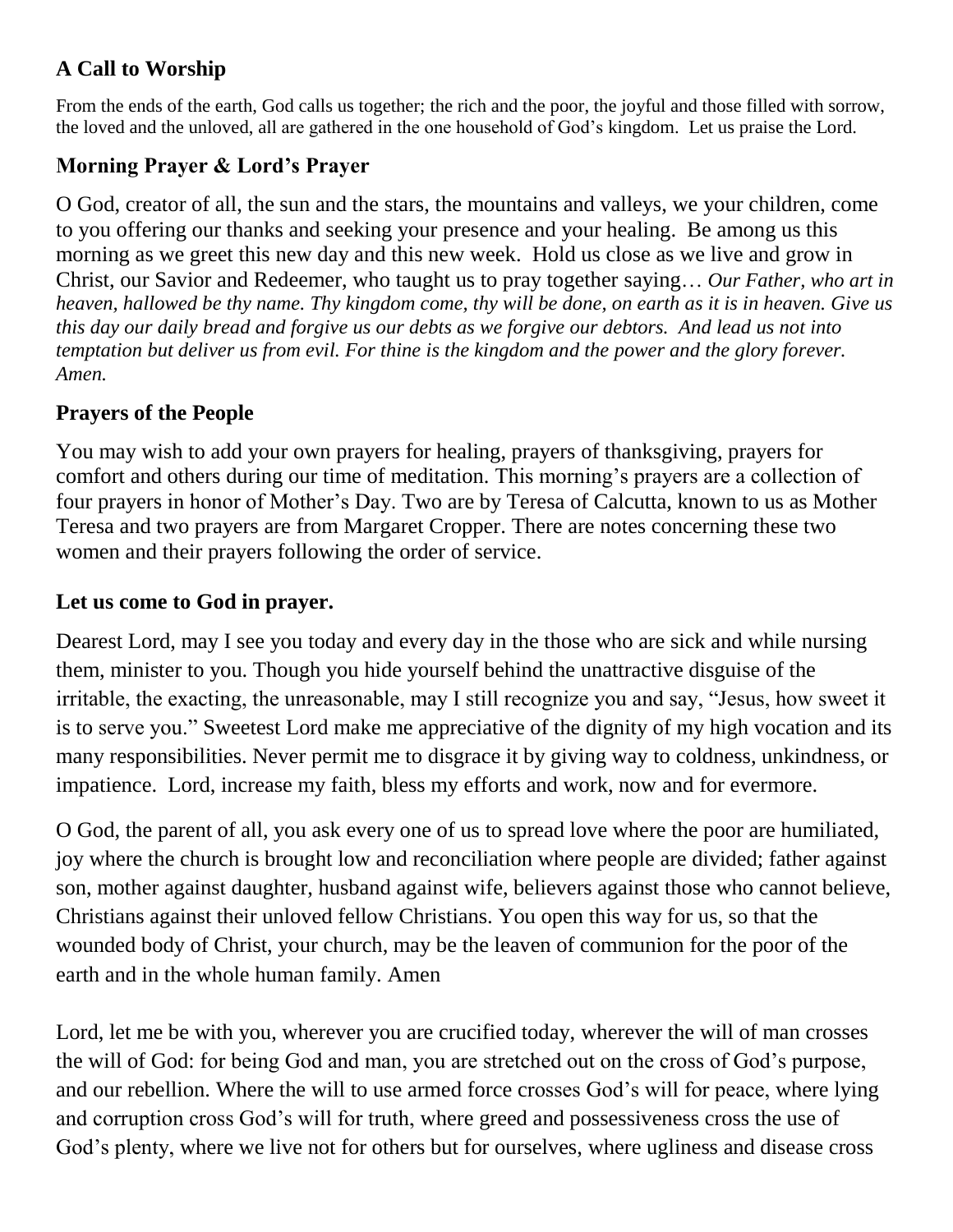the will of God for beauty and well-being, there let us find you, on the cross, and there let us be with you, and bring about with you, in union with your sacrifice, that redemption, which you are accomplishing in your passion.

Now, into the keeping of Thee, O God, I put all doing of today. All disappointments, hindrances, forgotten things, negligence's, all gladness and beauty, love, delight, achievement. All that people have done for me, all that I have done for them, my work and my prayers. And I commit all the people whom I love to Thy shepherding, to Thy healing and restoring, to Thy calling and making, Through Jesus Christ our Lord.

Hear now these our prayers of praise, our prayers of thanksgiving, our prayers on the behalf of others and for ourselves, And in our prayers, may we hear your voice And find your peace………(personal prayer and meditation time).

Gracious God, who loves us and all the rest, We know that all things are possible with you. Amen.

## **Gospel Lesson:** John 15:1-8, The Vine

Our Gospel lesson for today takes place during Jesus' final days with his disciples. At this time, Jesus is trying to assure his follows that they will not be cut off from him even though he will be arrested and executed. In doing so he uses the familiar image of the vine as he illustrates that all who love him are a part of that living vine that connects them not only to his love, but to God's love as well.

"I am the true vine, and my Father is the vinegrower. He removes every branch in me that bears no fruit. Every branch that bears fruit he prunes to make it bear more fruit. You have already been cleansed by the word that I have spoken to you. Abide in me as I abide in you. Just as the branch cannot bear fruit by itself unless it abides in the vine, neither can you unless you abide in me. I am the vine, you are the branches. Those who abide in me and I in them bear much fruit, because apart from me you can do nothing. Whoever does not abide in me is thrown away like a branch and withers; such branches are gathered, thrown into the fire, and burned. If you abide in me, and my words abide in you, ask for whatever you wish, and it will be done for you. My Father is glorified by this, that you bear much fruit and become my disciples.

> Here ends the reading from The Gospel of John

After the reading, you may reflect on this passage and share your thoughts. There is a set of notes concerning this text for your reflection.

**Benediction:** *In the Bulb There is a Flower*Gary Freeland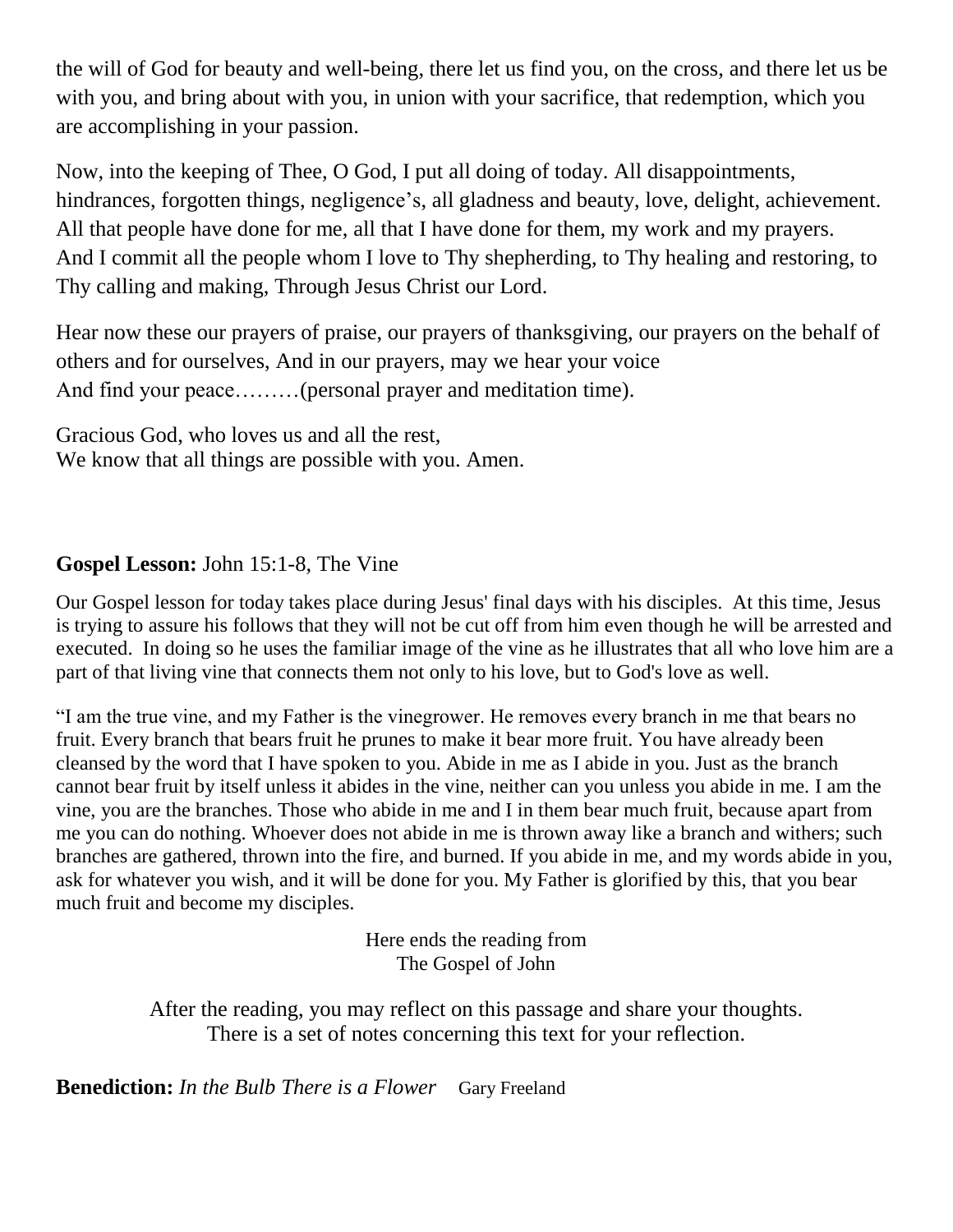*In the bulb there is a flower; In the seed, an apple tree; In cocoons, a hidden promise: butterflies will soon be free! In the cold and snow of winter there's a spring that waits to be, unrevealed until its season, something God alone can see. Amen.*

#### **Notes on Teresa of Calcutta and Margaret Cropper**

#### Teresa of Calcutta

In 1928, at the age of 18, Gonxha Agnes received the name Sister Mary Teresa when she entered the Sisters of Loreto, in Ireland. In December of that year she departed for India, arriving in Calcutta. There she began teaching at St. Mary's School for girls. Her ministry would continue in India until her death in 1997. Noted for her charity, unselfishness, courage and her capacity for hard work with a natural talent for organization. Mother Teresa lived out her consecration to Jesus, in the midst of her companions, with fidelity and joy. Our first prayer is her daily devotion.

#### Margaret Cropper

Born a Quaker in England, in 1886, Margaret was particularly concerned over the plight of young women. During the Great War she worked to improve conditions for the girls in the munition's factories. Following the war, in the 1920's, she went to South Africa to help her friends working there for the church. She was involved with the Girls Friendly Society most of her life. A fine poet, author and composer, Margaret wrote numerous books, hymns and prayers. She was called home to the Lord in 1980.

#### **Notes on the text**

Jesus is speaking these words to his disciples, they are his primary audience, and as a secondary audience, Jesus is speaking to all those who will believe in him and will come after them. That would include you and me. In this specific context, Jesus is talking about the disciple's relationship to him both in the present and in the future. *I am the vine. You are the branches. Bear much fruit, Abide in my love*. Jesus is the living vine and the disciples are the branches. That is specific, it's personal, communal and relational and it begs the question are we branches of the living vine of Christ? Is our relationship to Jesus like that?

When I explore this question with others, I have found that I usually get one of four responses.

The first is the famous and most popular, the irrelevant response. It goes something like this: "enough with all this talk about living in Christ, of knowing and walking with Jesus, it does not interest me, it is not in my personal experience, it does not speak to my life or my life-style. What I need to hear about today, are the issues in my community and my world. This being a part of the vine of Christ is not relevant to me or my life." One of my professors said about this point of view, "Christianity has not been tried and found wanting. It hasn't been tried."

The next response I often get when talking about being a part of the vine of Christ, is that it lacks the ability to have a positive impact on the society. That one goes something like this, "that's all fine and good that you can have a relationship with the lord, you can have a prayer life, you can sing your songs, regale us with pipe organ, chamber orchestra, and play your guitars, but, how does that effect any meaningful change in the world?" Of course, the converse of this one, and the reason why this response is common, is the comment received from one older woman, in one congregation, when she learned I was a pastor. "I want to tell you" she said to me "that Christianity is just loving the lord. I don't think it is necessary to do any of that social action